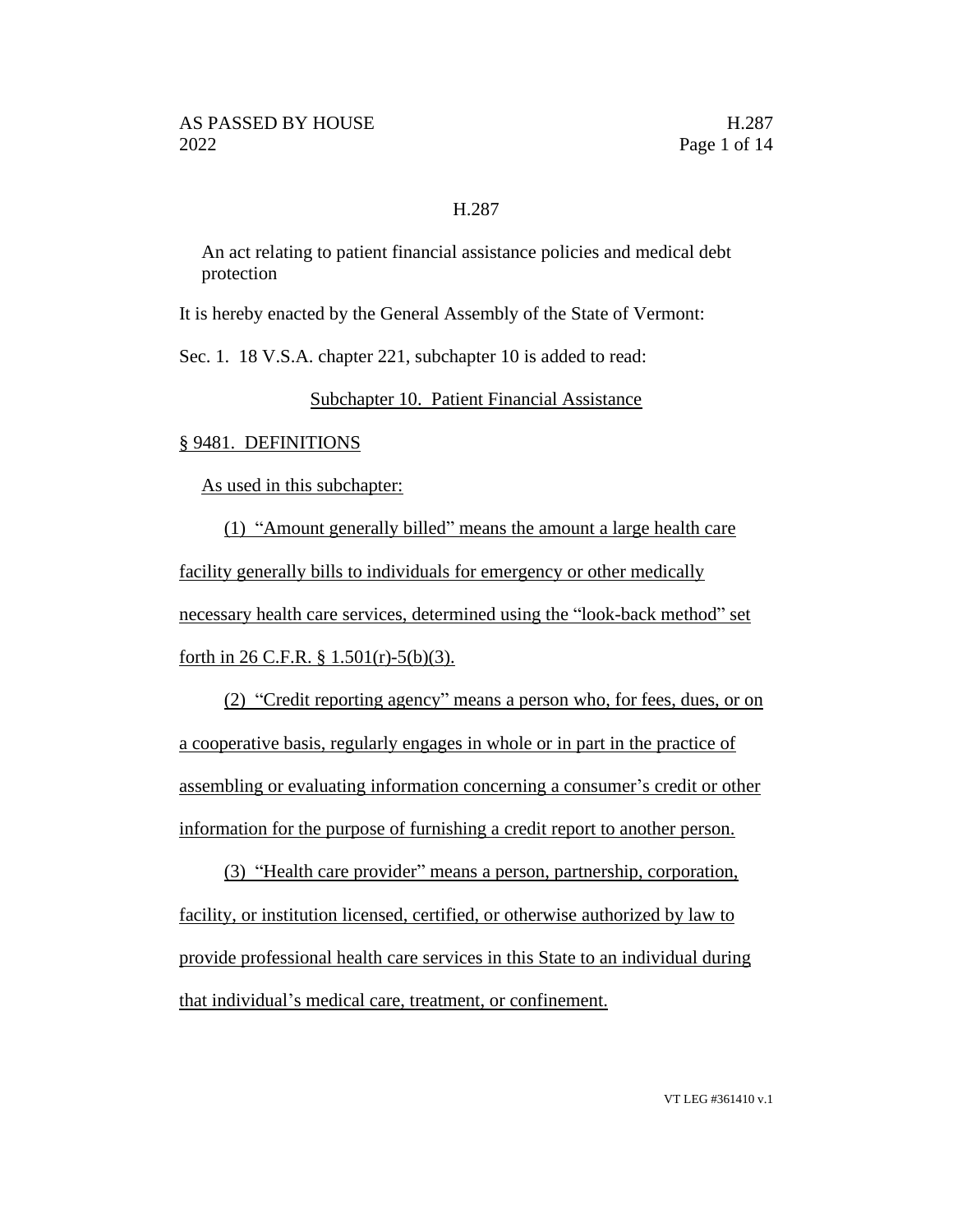(4) "Health care services" means services for the diagnosis, prevention, treatment, cure, or relief of a physical, dental, behavioral, or mental health condition or substance use disorder, including procedures, products, devices, and medications.

(5) "Household income" means income calculated in accordance with the financial methodologies for determining financial eligibility for advance premium tax credits under 26 C.F.R. § 1.36B-2, including the method used to calculate household size, with the following modifications:

(A) domestic partners, and any individual who is considered a dependent of either partner for federal income tax purposes, shall be treated as members of the same household;

(B) married individuals who file federal income tax returns separately but could file jointly, and any individual who is considered a dependent of one or both spouses for federal income tax purposes, shall be treated as members of the same household;

(C) married individuals who are living separately while their divorce is pending shall not be treated as members of the same household, regardless of whether they are filing federal income tax returns jointly or separately; and

(D) household income for individuals who are not required to file a federal income tax return, and for undocumented immigrants who have not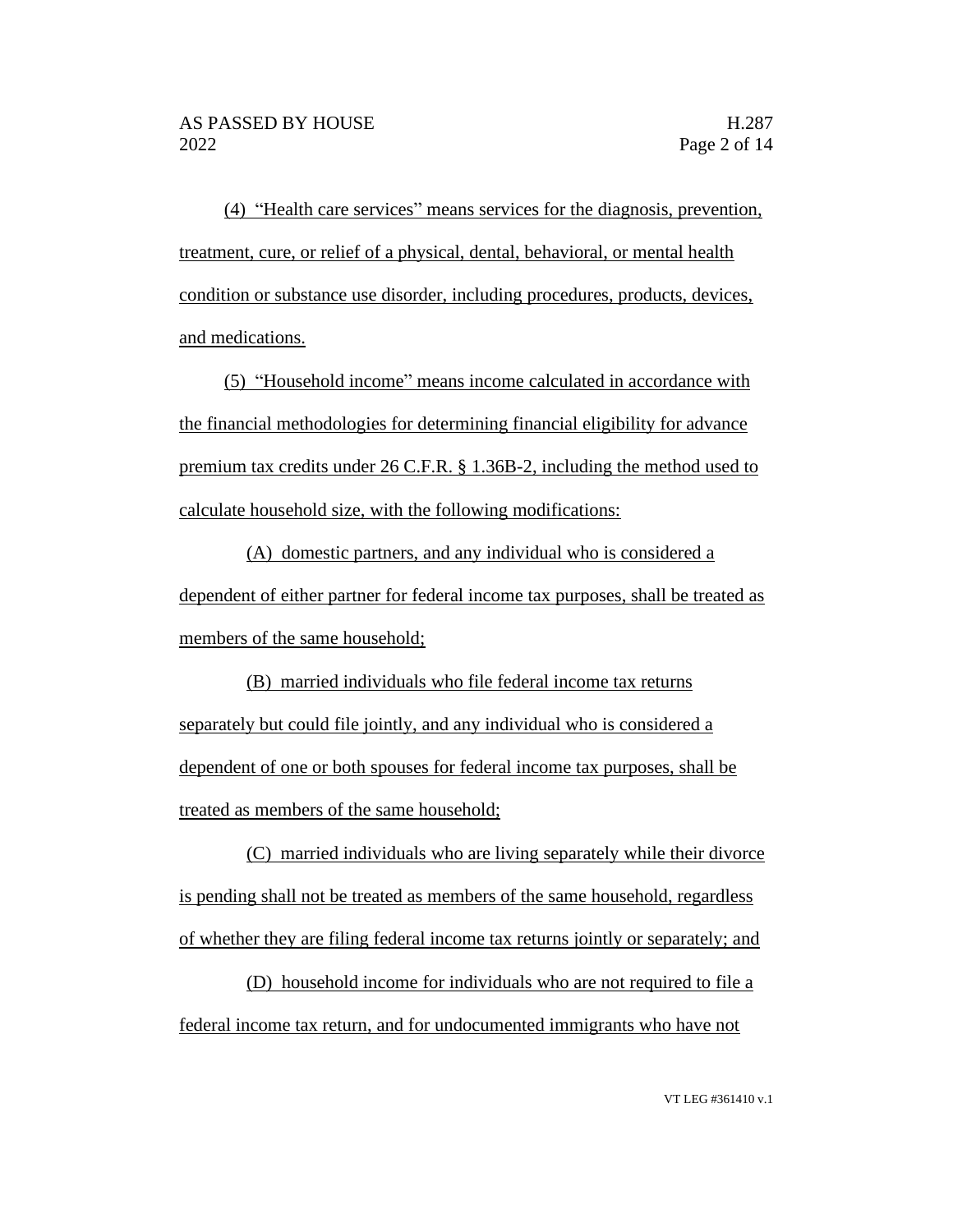filed a federal income tax return, shall be calculated as if they had filed a federal income tax return.

(6) "Large health care facility" means each of the following health care providers:

(A) a hospital licensed pursuant to chapter 43 of this title;

(B) an outpatient clinic or facility affiliated with or operating under the license of a hospital licensed pursuant to chapter 43 of this title; and

(C) an ambulatory surgical center licensed pursuant to chapter 49 of this title.

(7) "Medical creditor" means a large health care facility to whom a consumer owes money for health care services.

(8) "Medical debt" means a debt arising from the receipt of health care services.

(9) "Medical debt collector" means an individual or entity that regularly collects or attempts to collect, directly or indirectly, medical debts originally owed or due, or asserted to be owed or due, to another individual or entity.

(10) "Medically necessary health care services" means health care services, including diagnostic testing, preventive services, and after care, that are appropriate to the patient's diagnosis or condition in terms of type, amount, frequency, level, setting, and duration. Medically necessary care must: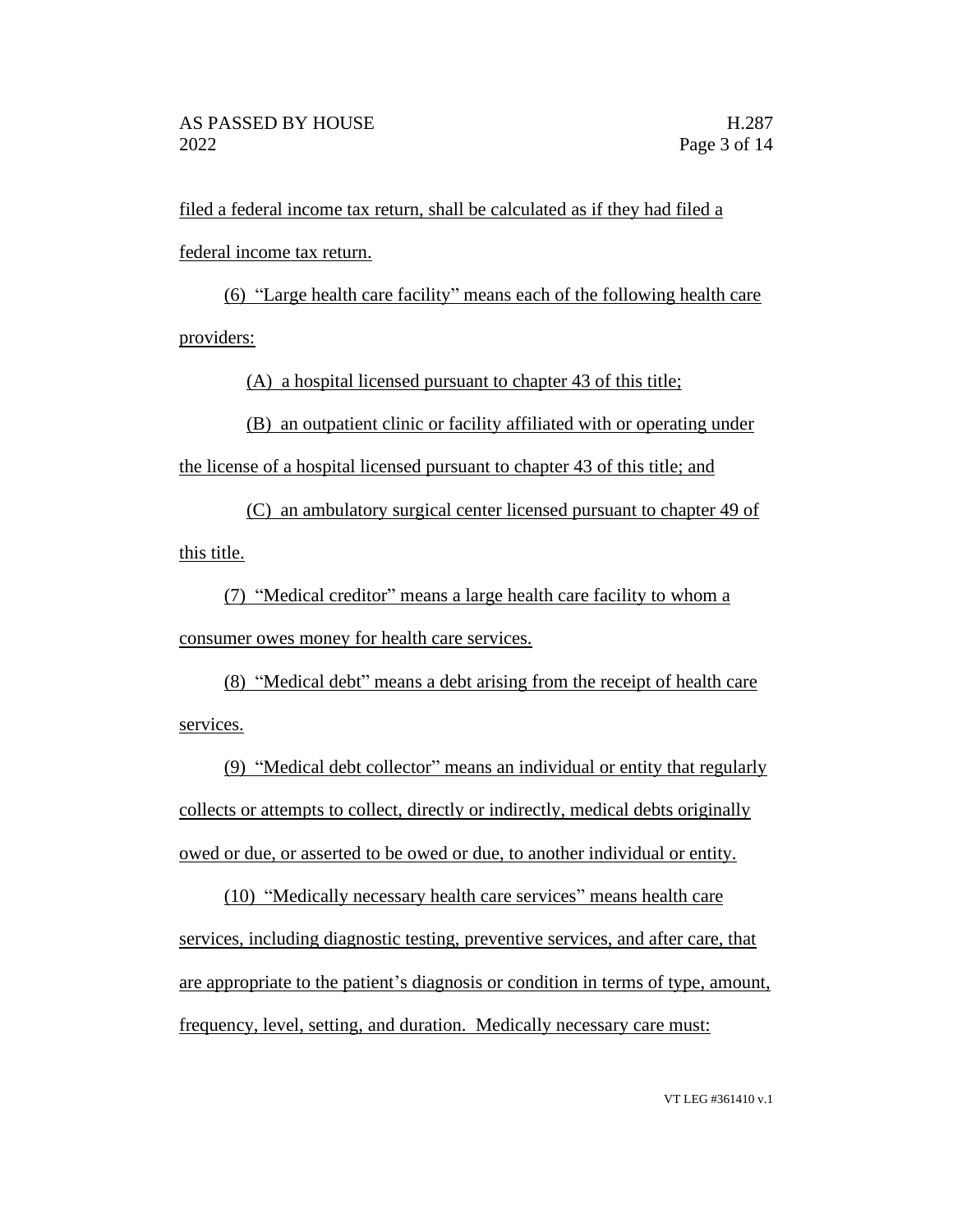(A) be informed by generally accepted medical or scientific evidence and be consistent with generally accepted practice parameters as recognized by

health care professions in the same specialties as typically provide the

procedure or treatment, or diagnose or manage the medical condition;

(B) be informed by the unique needs of each individual patient and each presenting situation; and

(C) meet one or more of the following criteria:

(i) help restore or maintain the patient's health;

(ii) prevent deterioration of or palliate the patient's condition; or

(iii) prevent the reasonably likely onset of a health problem or detect an incipient problem.

(11) "Patient" means the individual who receives or received health care services and shall include a parent if the patient is a minor or a legal guardian if the patient is a minor or adult under guardianship.

(12) "Vermont resident" means an individual, regardless of citizenship and including undocumented immigrants, who resides in Vermont, is employed by a Vermont employer to deliver services for the employer in this State in the normal course of the employee's employment, or attends school in Vermont, or a combination of these. The term includes an individual who is living in Vermont at the time that services are received but who lacks stable permanent housing.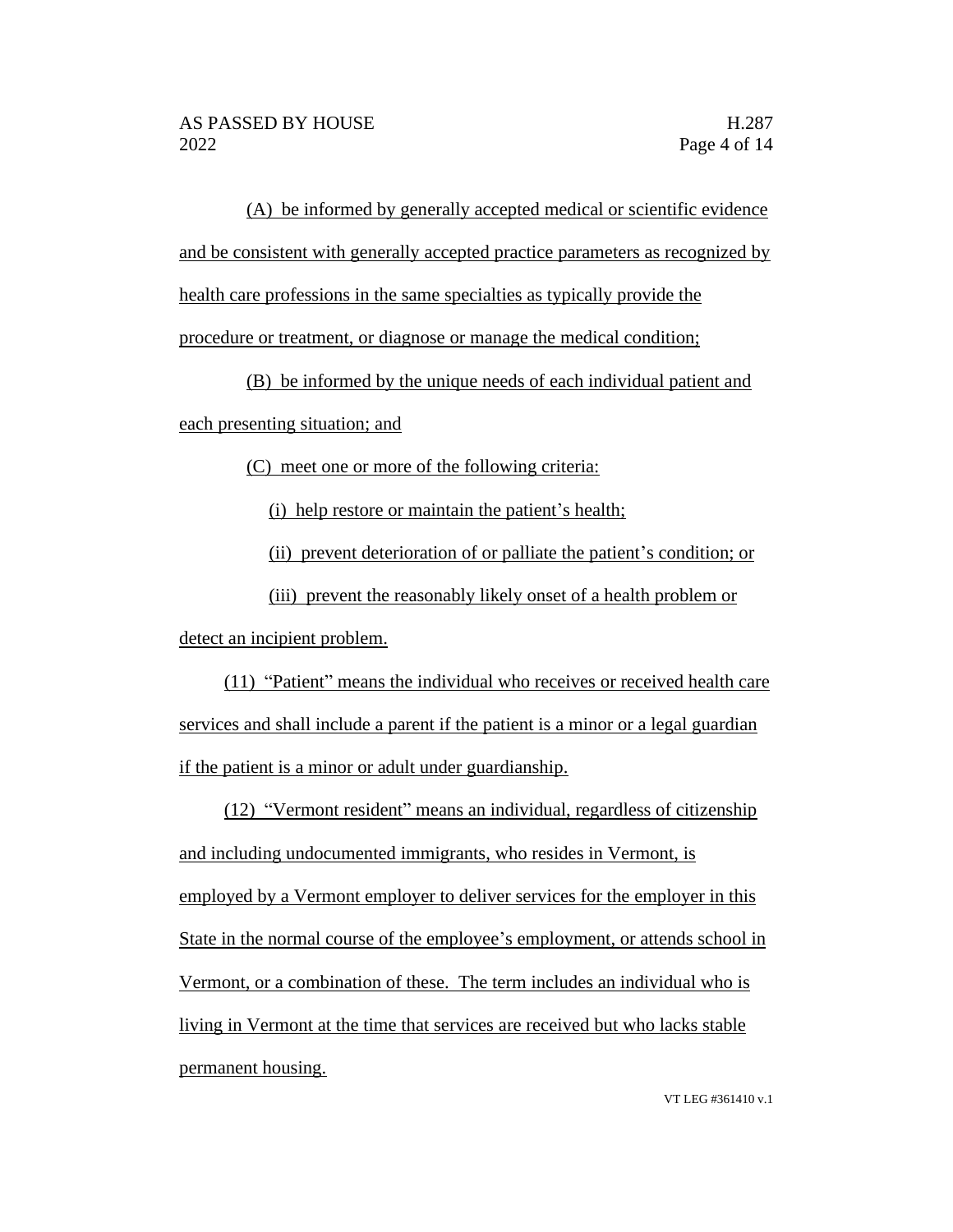### § 9482. FINANCIAL ASSISTANCE POLICIES FOR LARGE HEALTH

# CARE FACILITIES

(a) Each large health care facility in this State shall develop a written

financial assistance policy that, at a minimum, complies with the provisions of this subchapter and any applicable federal requirements.

(b) The financial assistance policy shall:

(1) apply, at a minimum, to all emergency and other medically necessary health care services that the large health care facility offers;

(2) provide free or discounted care to Vermont residents and to individuals who live in Vermont at the time the services are delivered but who lack stable permanent housing, as follows:

(A) for an uninsured patient with household income at or below 250 percent of the federal poverty level (FPL), a 100 percent discount from the amount generally billed for the services received, resulting in free care;

(B) for an uninsured patient with household income between 250 and 400 percent FPL, a minimum of a 40 percent discount from the amount generally billed for the services received;

(C) for a patient with health insurance or other coverage for the services delivered and with household income at or below 250 percent FPL, a waiver of all out-of-pocket costs that would otherwise be due from the patient;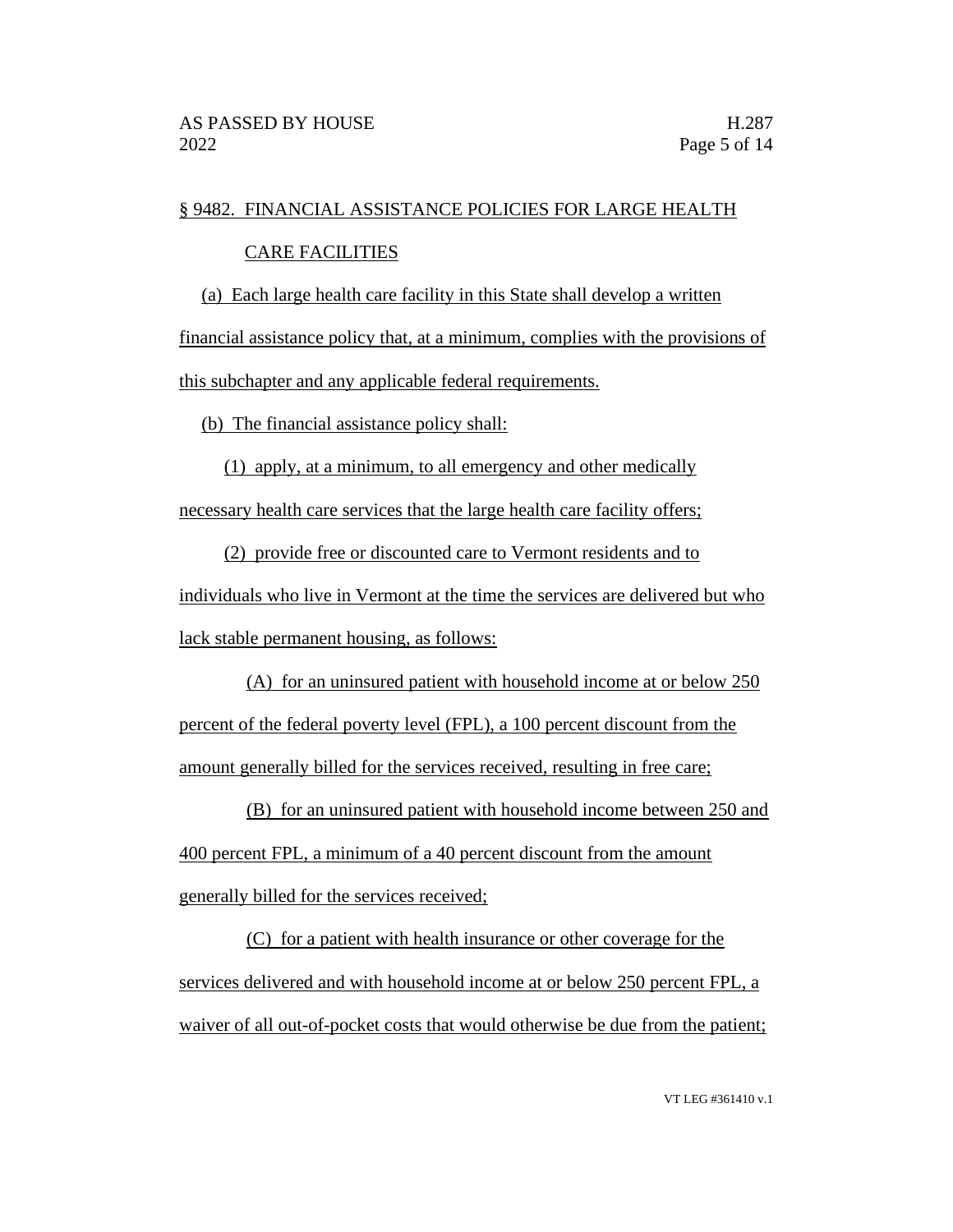(D) for a patient with health insurance or other coverage for the services delivered and with household income between 250 and 400 percent FPL, a minimum of a 40 percent discount on the patient's out-of-pocket costs; and

(E) for patients with household income at or below 600 percent FPL, catastrophic assistance in the event that the large health care facility's medical bills for a patient's care exceed 20 percent of the patient's household income, in which case the facility shall reduce the amount due from the patient to 20 percent of the patient's household income; and

(3) include all of the following:

(A) the eligibility criteria for financial assistance;

(B) the basis for calculating amounts charged to patients;

(C) the method and process for applying for financial assistance,

including the information and documentation that the facility may require a patient to provide as part of the application;

(D) the reasonable steps that the facility will take to determine whether a patient is eligible for financial assistance;

(E) the facility's billing and collections policy, including the actions the facility may take in the event of nonpayment, such as collections action and reporting to credit reporting agencies;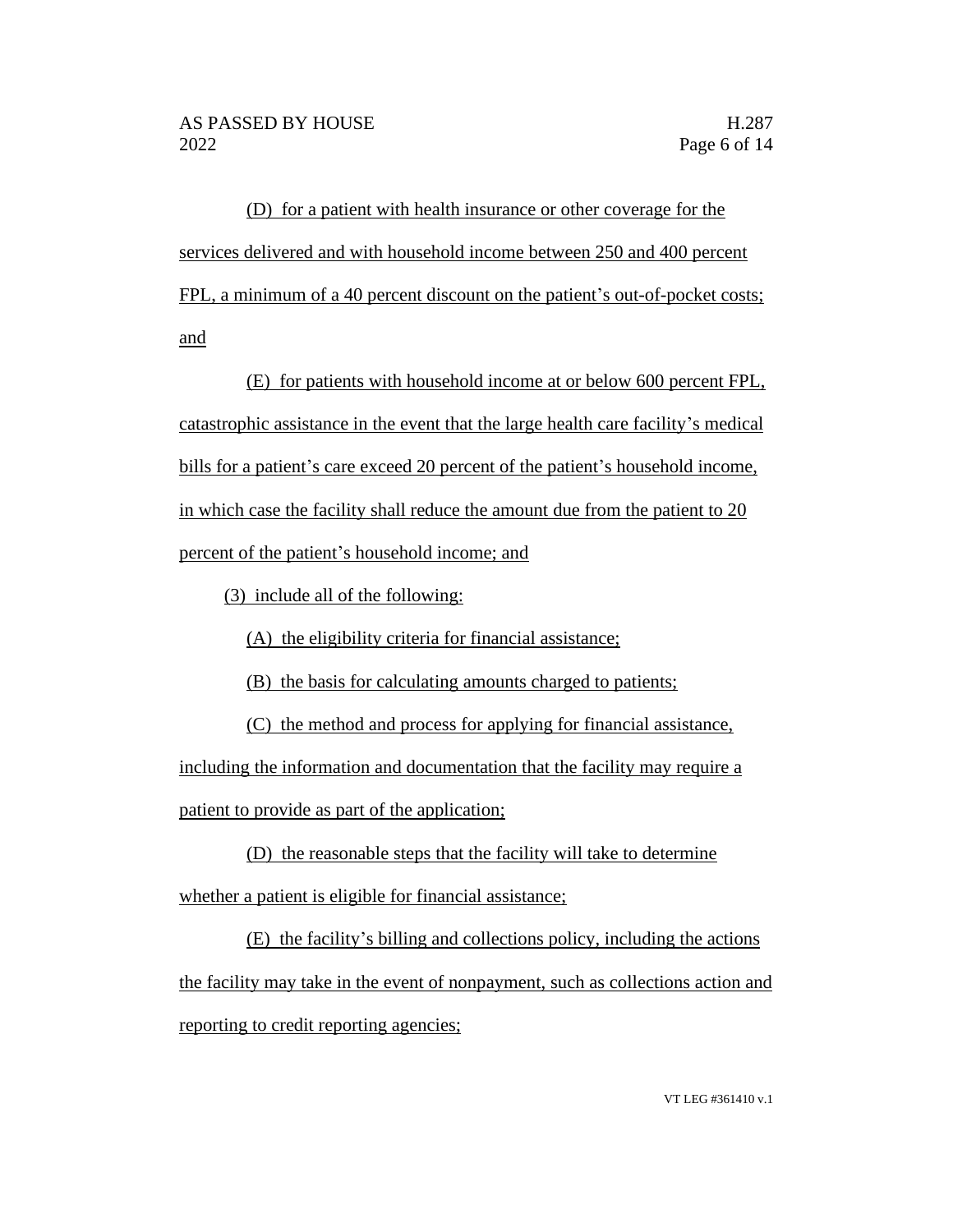(F) an appeals process for patients who are denied financial assistance or who believe the amount of financial assistance granted is inconsistent with the policy or the provisions of this subchapter; and

(G) a plain language summary of the policy.

(c) The owners or governing body of the large health care facility shall approve the facility's financial assistance policy and shall review and approve the policy at least once every three years.

(d) A large health care facility may require a patient to be a Vermont resident as a condition of eligibility for financial assistance but shall not impose any requirements regarding the duration of a patient's status as a Vermont resident.

#### § 9483. IMPLEMENTATION OF FINANCIAL ASSISTANCE POLICY

(a) In addition to any other actions required by applicable State or federal law, a large health care facility shall take the following steps before seeking payment for any emergency or medically necessary health care services:

(1) determine whether the patient has health insurance or other coverage for the services delivered, including whether the health care services may be covered in whole or in part by an automobile insurance, a worker's compensation, or other type of policy;

VT LEG #361410 v.1 (2) if the patient is uninsured, offer to provide the patient with information on how to apply for, and offer to connect the patient with help in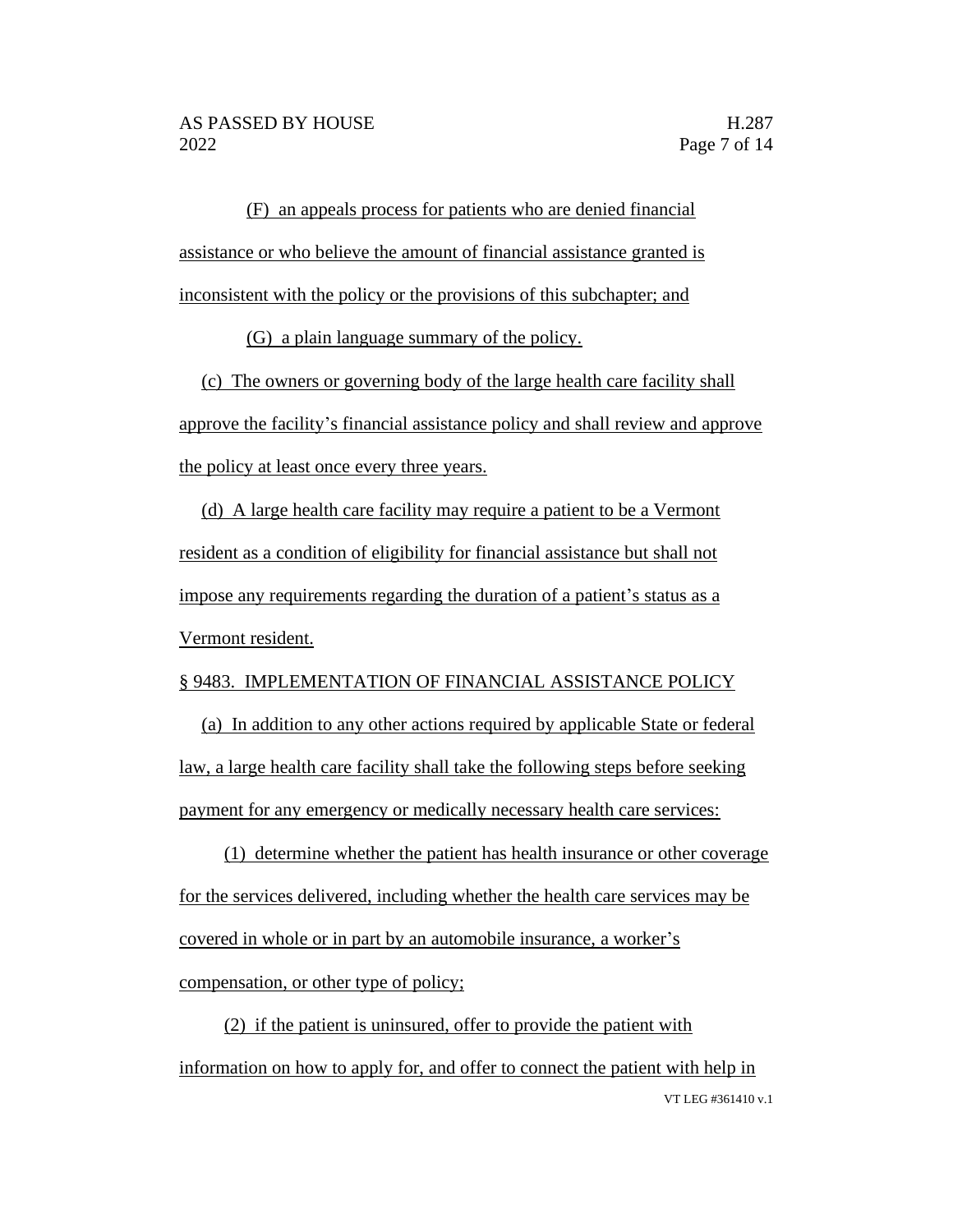applying for, public programs that may assist with health care costs; provided, however, that an undocumented immigrant's refusal to apply for public programs shall not be grounds for denying financial assistance under the facility's financial assistance policy;

(3) offer to provide the patient with information on how to apply for, and offer to connect the patient with help in applying for, health insurance and private programs that may assist with health care costs; provided, however, that a patient's refusal to apply for private health insurance shall not be grounds for denying financial assistance under the facility's financial assistance policy;

(4) if available, use information in the facility's possession to determine the patient's eligibility for free or discounted care based on the criteria set forth in subdivision 9482(b)(2) of this subchapter; and

(5) offer to the patient, at no charge, a financial assistance policy application and assistance in completing the application.

(b) A large health care facility shall determine a patient's eligibility for financial assistance as follows:

 $(1)(A)$  The facility shall determine a patient's household income using the patient's most recent federal or state income tax return.

(B)(i) The facility shall give each patient the option to submit pay

stubs, documentation of public assistance, or other documentation of

VT LEG #361410 v.1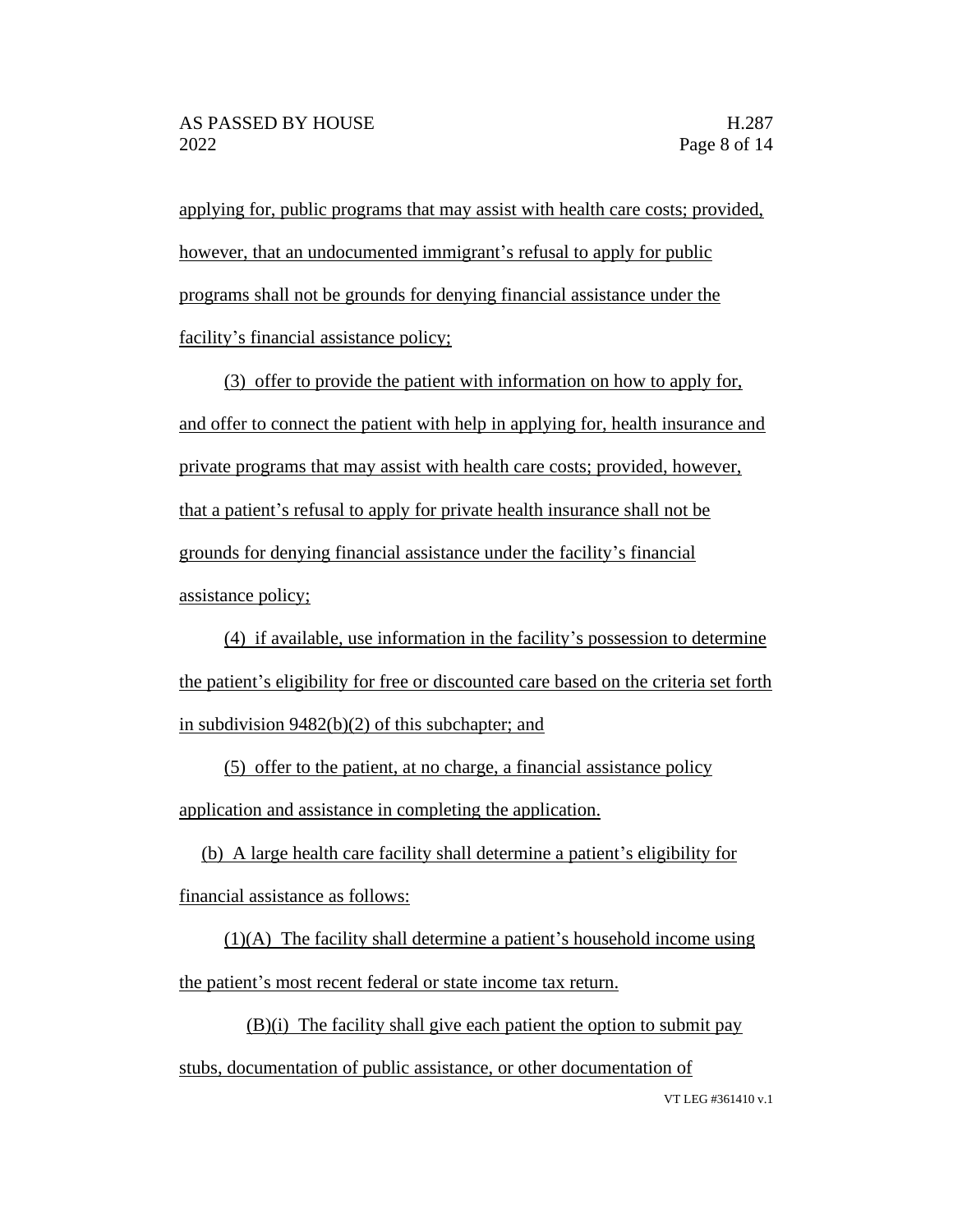household income that the Department of Vermont Health Access identifies as valid documentation for purposes of this subchapter in lieu of or in addition to an income tax return.

(ii) A patient who is an undocumented immigrant shall also be given the option to submit other documentation of household income, such as a profit and loss statement, in lieu of an income tax return.

(C) The facility shall not require any additional information to verify income beyond the sources of information set forth in subdivisions (A) and (B) of this subdivision (1).

(2) The facility may grant financial assistance to a patient notwithstanding the patient's failure to provide one of the required forms of household income documentation and may rely on, but not require, other evidence of eligibility.

(3) The facility may grant financial assistance based on a determination of presumptive eligibility relying on information in the facility's possession but shall not presumptively deny an application based on that information.

(4)(A) The facility may, but is not required to, include an asset test in its financial assistance eligibility criteria. If the facility chooses to include an asset test in its financial assistance eligibility criteria, the asset test shall only apply to liquid assets. For purposes of determining financial assistance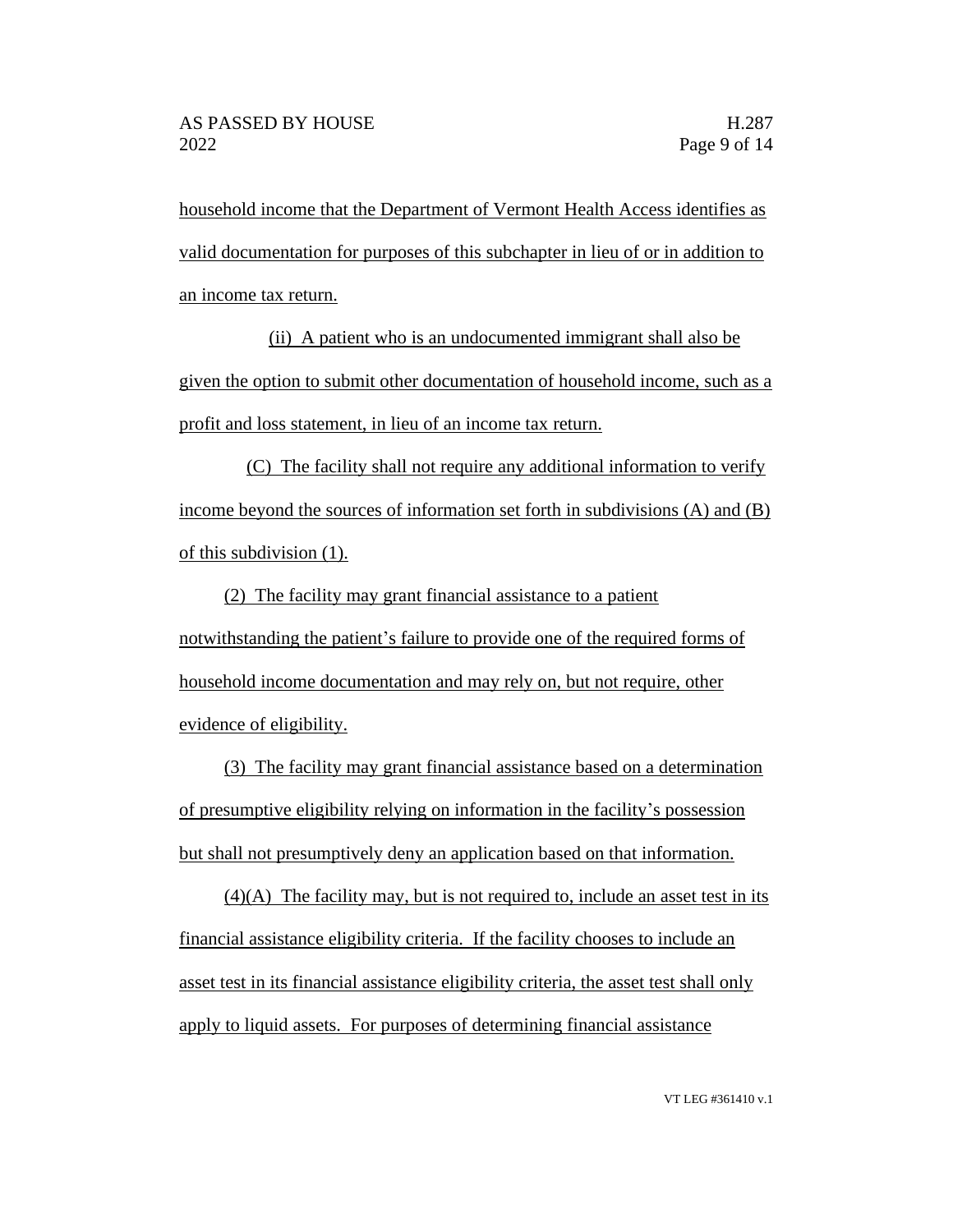eligibility, liquid assets shall not include the household's primary residence, any 401(k) or individual retirement accounts, or any pension plans.

(B) Any limit on liquid assets for purposes of financial assistance eligibility shall be set at a dollar amount not less than 400 percent of the federal poverty level for the relevant household size for the year in which the health care services were delivered.

(c)(1) Within 30 calendar days following receipt of an application for financial assistance, the large health care facility shall notify the patient in writing as to whether the application is approved or disapproved or, if the application is incomplete, what information is needed to complete the application.

(2) If the facility approves the application for financial assistance, the facility shall provide the patient with a calculation of the financial assistance granted and a revised bill.

(3) If the facility denies the application for financial assistance, the facility shall allow the patient to submit an appeal within 60 days following receipt of the facility's decision. The facility shall notify the patient of its approval or denial of the patient's appeal within 60 days following receipt of the appeal.

VT LEG #361410 v.1  $(d)(1)$  A large health care facility or medical debt collector shall, at a minimum, offer to any patient who qualifies for financial assistance a payment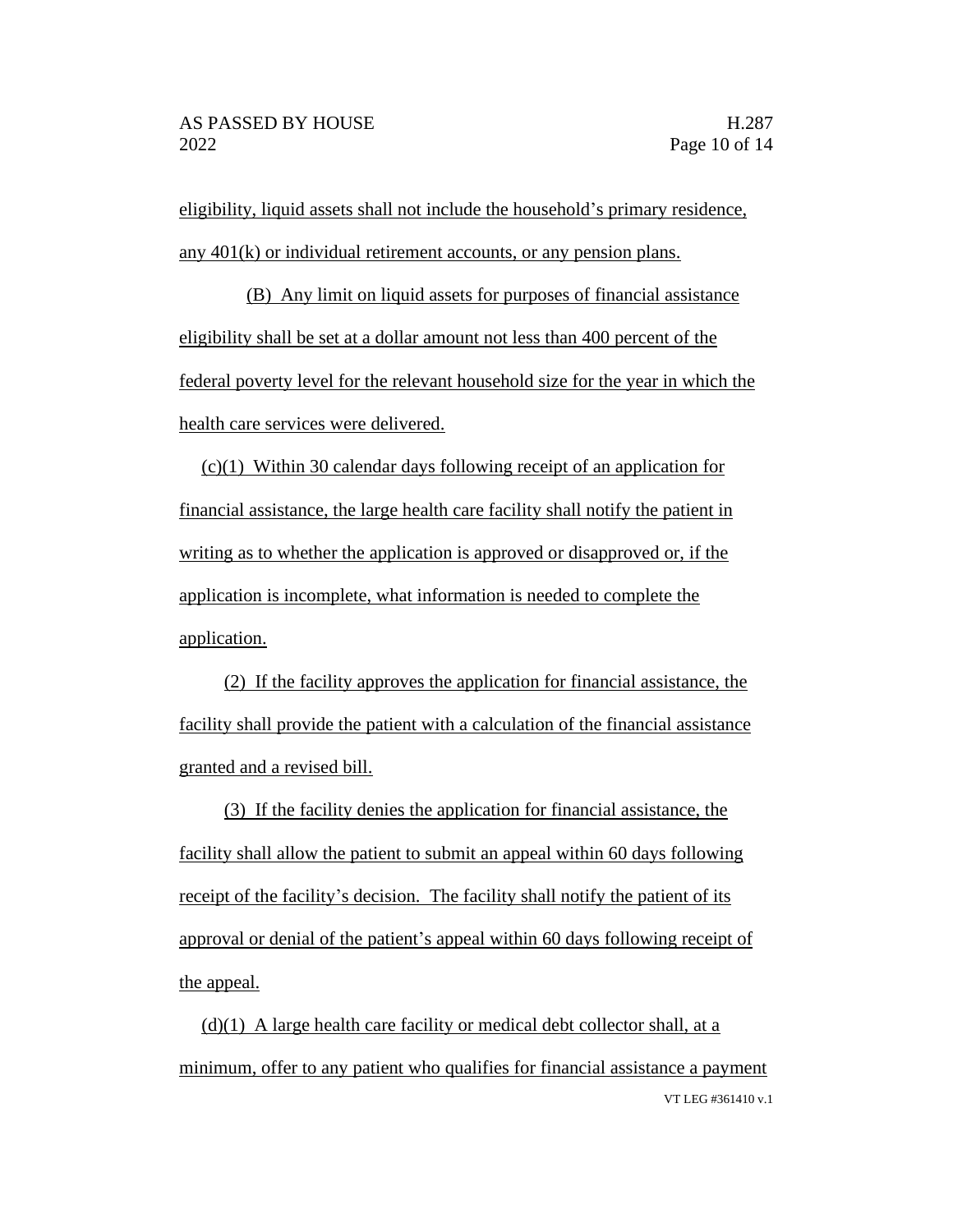plan and shall not require the patient to make monthly payments that exceed five percent of the patient's gross monthly household income.

(2) A large health care facility or medical debt collector shall not impose any prepayment or early payment penalty or fee on any patient and shall not charge interest on any medical debt owed by a patient who qualifies for the facility's financial assistance program.

(e) A large health care facility shall not discriminate on the basis of race, color, sex, sexual orientation, gender identity, marital status, religion, ancestry, national origin, citizenship, immigration status, primary language, disability, medical condition, or genetic information in its provision of financial assistance or in the implementation of its financial assistance policy. § 9484. PUBLIC EDUCATION AND INFORMATION

(a) Each large health care facility shall publicize its financial assistance policy widely by:

(1) making the financial assistance policy and application form easily accessible online through the facility's website and through any patient portal or other online communication portal used by the facility's patients;

(2) providing paper copies of the financial assistance policy and application form upon request at no charge, both by mail and at the facility's office; for hospitals, copies shall also be available in the hospital's patient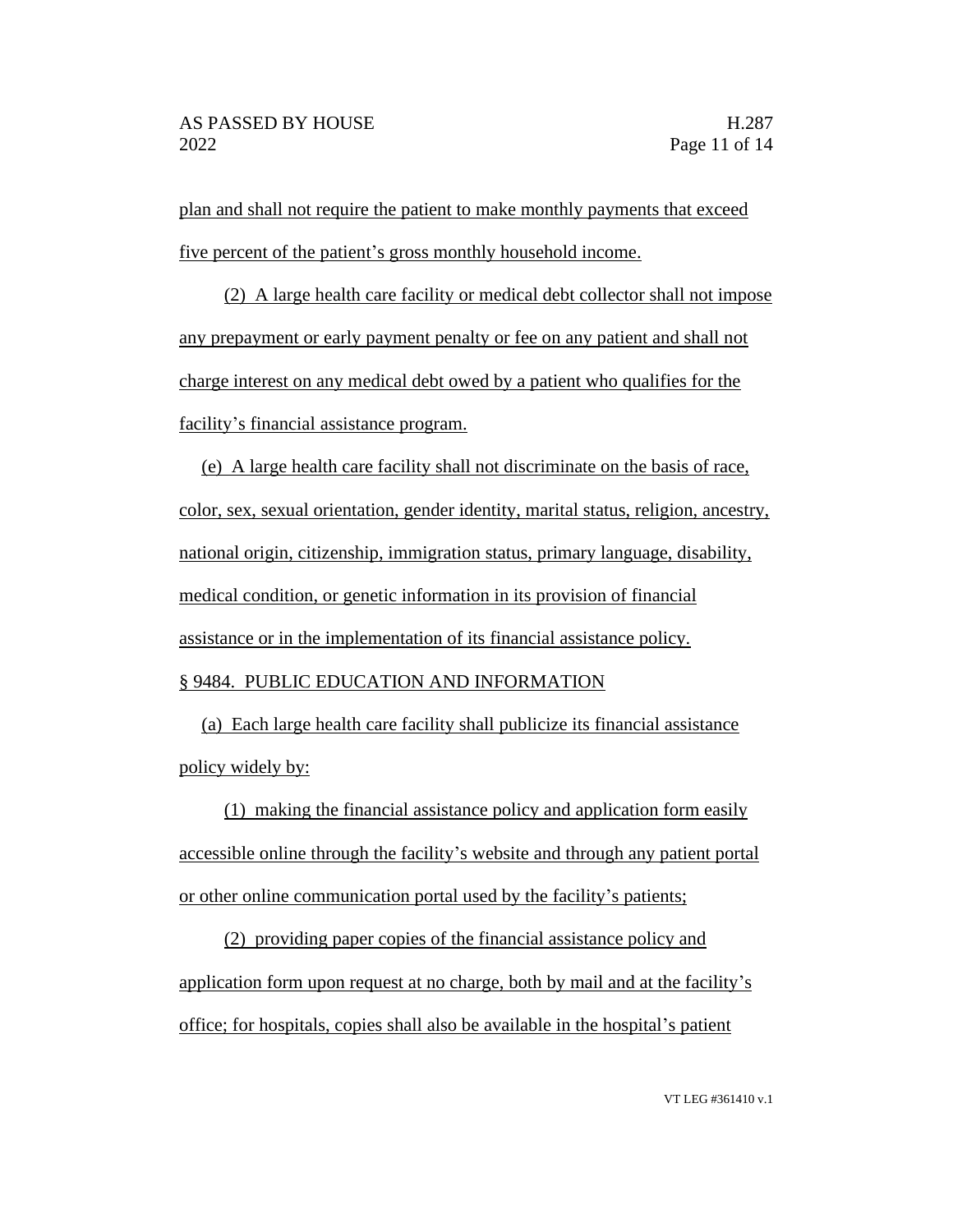reception and admissions areas and in the locations in which patient billing and financial assistance services are provided;

(3) providing oral and written translations of the financial assistance policy upon request;

(4) notifying and informing members of the community served by the facility about the financial assistance policy in a manner reasonably calculated to reach the members of the community who are most likely to need financial assistance, including members who are non-native English speakers, provided that these efforts shall be commensurate with the facility's size and income; and

(5) conspicuously displaying notices of and information regarding the financial assistance policy in the facility's offices; for hospitals, the notices and information shall be posted in the hospital's patient reception and admissions areas and in the locations in which patient billing and financial assistance services are provided.

(b) Each large health care facility shall directly notify individuals who receive care from the facility about the facility's financial assistance policy by, at a minimum:

(1) offering a paper copy of the financial assistance policy to each patient as part of the patient's first visit or, in the case of a hospital, during the intake and discharge processes; and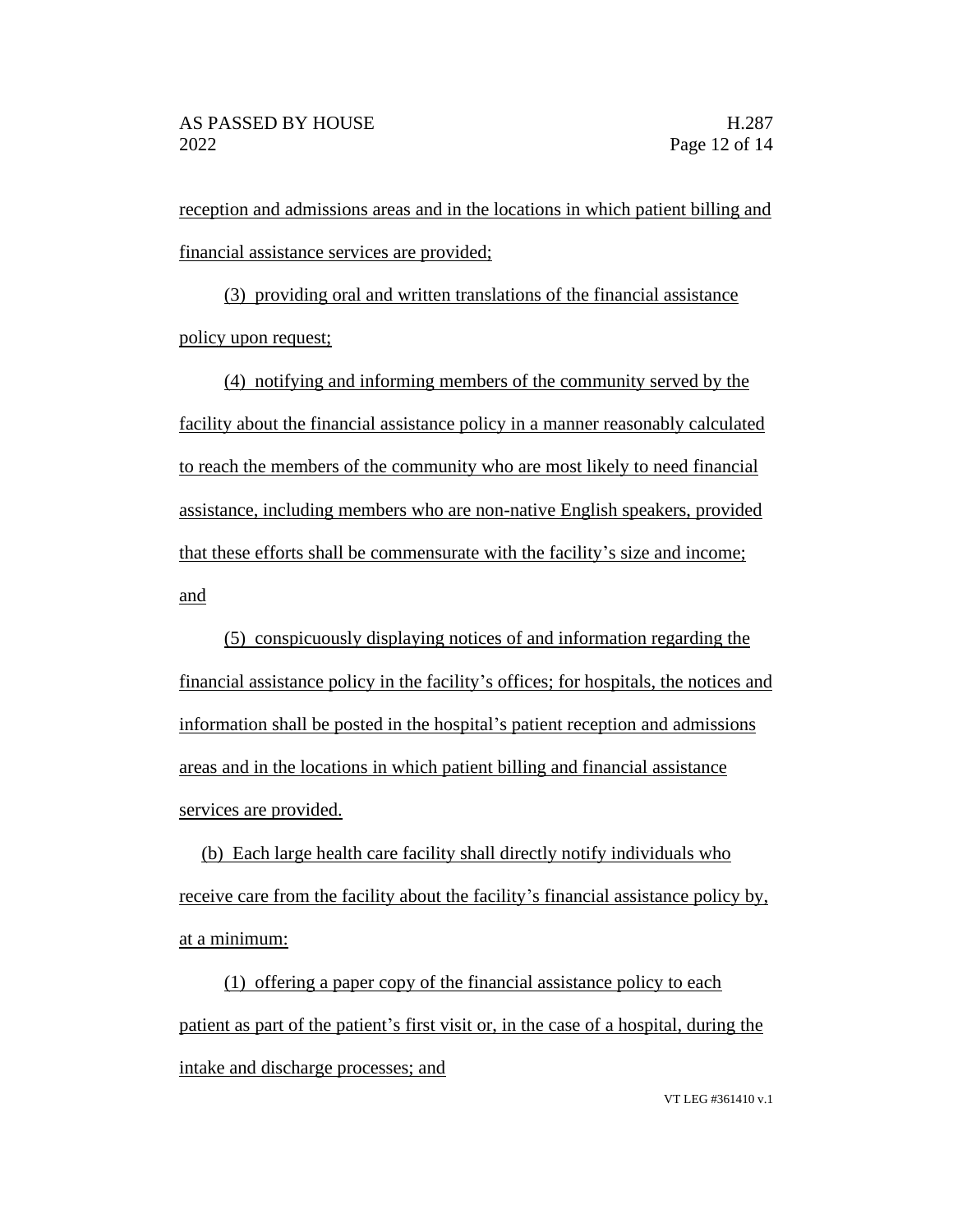(2) including a conspicuous written notice on billing statements, whether sent by the facility or by a medical debt collector, stating that financial assistance is available to some patients based on income and including:

(A) a telephone number that the patient can call to request a financial assistance application and to receive information about the financial assistance policy and the application process; and

(B) the specific website address at which copies of the policy and application are available.

(c) All written or oral attempts by a medical creditor or medical debt collector to collect a medical debt arising from health care services delivered by a large health care facility shall include information for the patient about the relevant financial assistance policy or policies.

## § 9485. PROHIBITION ON SALE OF MEDICAL DEBT

No large health care facility shall sell its medical debt.

## § 9486. PROHIBITION OF WAIVER OF RIGHTS

Any waiver by a patient or other individual of any protection provided by or any right of the patient or other individual under this subchapter is void and shall not be enforced by any court or any other person.

#### § 9487. ENFORCEMENT

VT LEG #361410 v.1 The Office of the Attorney General has the same authority to make rules, conduct civil investigations, enter into assurances of discontinuance, and bring